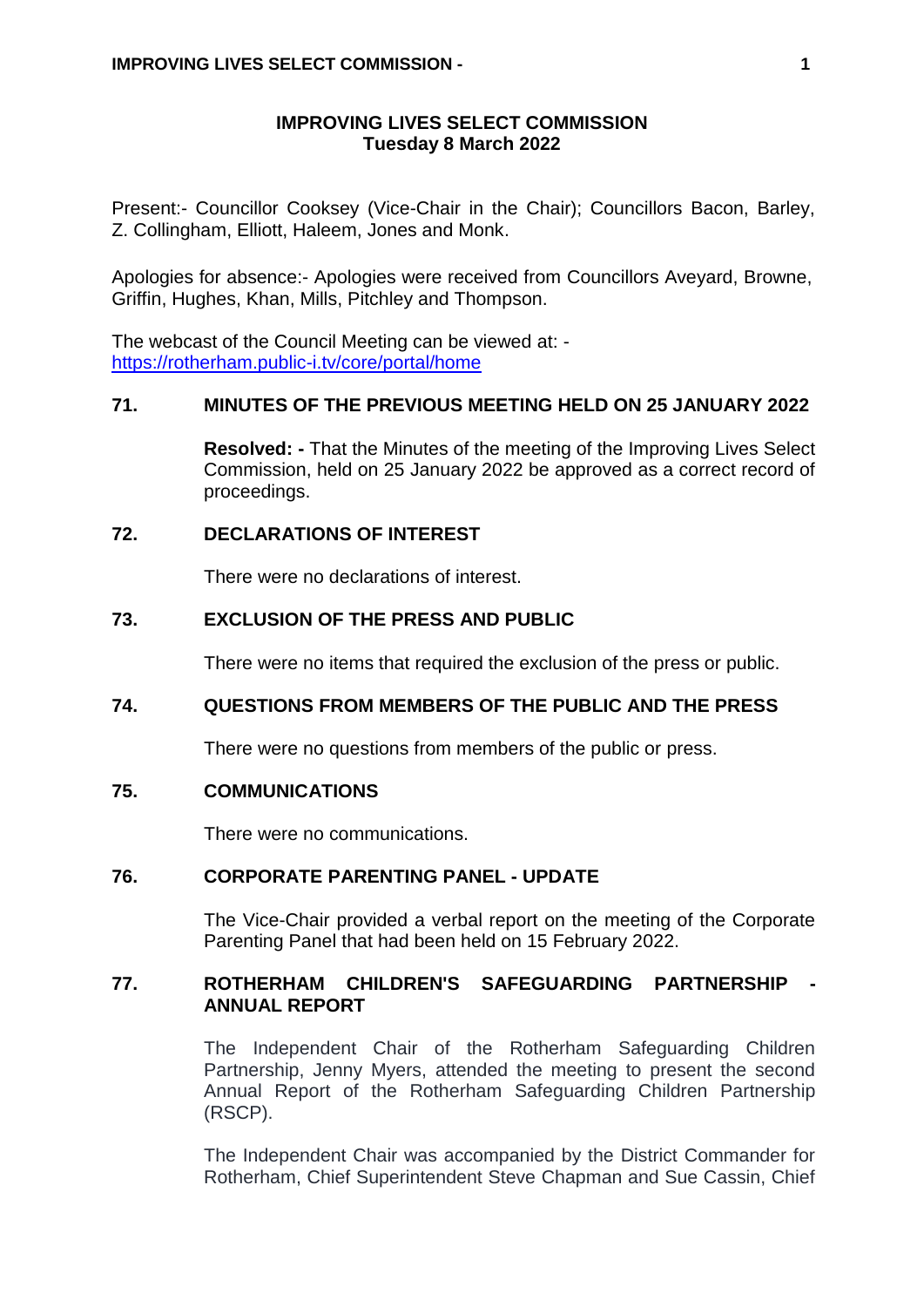Nurse at NHS Rotherham CCG. The Cabinet Member for Children and Young People's Services, the Strategic Director - Children and Young People's Services, the Assistant Director Education, the Acting Assistant Director – Children's Social Care and the Assistant Director: Early Help and Family Engagement were also in attendance at the meeting.

The report stated that it was a statutory requirement under the Children's Act 2004 for an annual report to be produced that detailed the activities that had been carried out by local safeguarding partners in the previous twelve months that also detailed the effectiveness of the activities in the safeguarding and the promotion of welfare of children in the local area. It was noted that as part of the governance arrangements of the RSCP that it was a requirement that the RSCP Annual Report was presented through Rotherham Metropolitan Borough Council's own scrutiny arrangements as well as the other safeguarding partners own governance arrangements.

The Independent Chair advised that the RSCP Annual Report detailed the activities that had been undertaken in relation to its core business and priorities for the year 2020/21 and considered how well it had worked towards the achievement of the priorities and objectives as detailed in its Strategic Business Plan 2020-2021 that were:

- Safe at Home
- Safe in the Community
- Safe Safeguarding Systems

The Annual Report detailed the key areas of progress that had been achieved against each of the objectives and areas of priority. The Independent Chair noted how well the different members of the partnership had worked together and advised that the frequent meetings that had been held between partners had enabled effective oversight to be carried out and actions to be taken to deliver on the key priorities of the partnership. The Independent Chair also provided details of how she had challenged performance and sought assurance regarding safeguarding performance as part of her role in delivering independent scrutiny of activity across the partnership.

In addition to detailing what had gone well the Annual Report set out that the areas of activity that could be done differently or better and detailed the challenges faced in achieving the priorities over the year. The areas identified for development that were highlighted in the report included:

- Ensuring that vulnerable babies and very young children are kept safe.
- Further scrutiny of the Early Help Strategy and Front Door.
- New developments, including contextual safeguarding in the identification, assessment and response to criminal exploitation and adolescent neglect.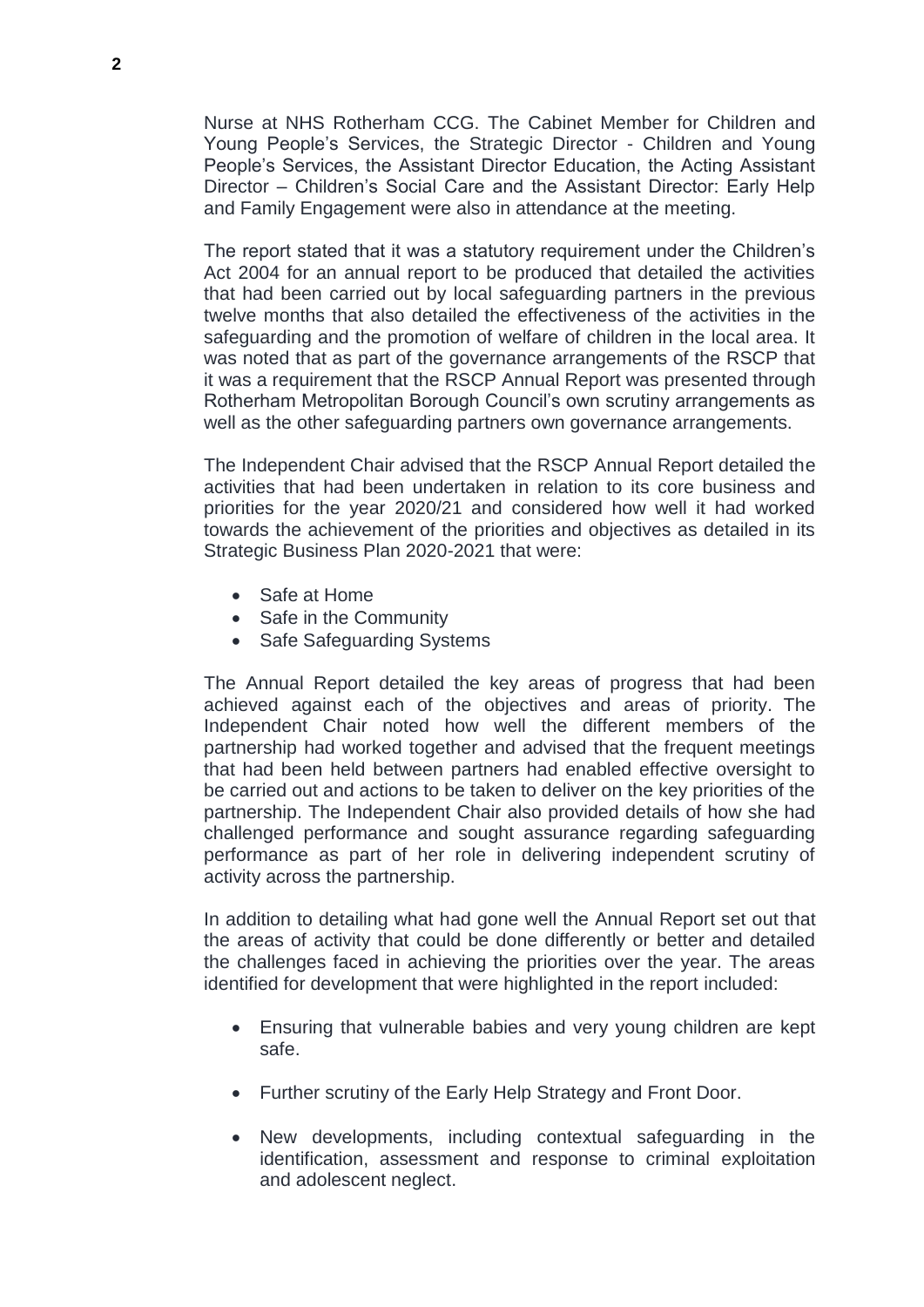- Review of the Multi-agency Safeguarding Arrangements and safeguarding business plan
- Ensuring the voices and lived experiences of children and young people, families and workforce are represented across the activities undertaken by the RSCP.

The District Commander for Rotherham, Chief Superintendent Steve Chapman highlighted the activity that had been carried out by South Yorkshire Police (SYP) with regard to supporting the objectives of the RSCP and noted how well the organisations across the partnership had worked together. The District Commander advised that as a result of increasing awareness across SYP regarding the issue of child neglect that the number of reported incidents and recorded crimes had increased over the past year. The District Commander also noted the benefits that weekly children in need meetings had had in driving and focussing performance on children's safeguarding across SYP.

The Chief Nurse at NHS Rotherham CCG, Sue Cassin summarised the activity that had taken place with regards to the role of health care provision in delivering the objectives of the partnership over the previous year. The Chief Nurse noted that a good example of innovative partnership work had been the creation of a regular "baby clinic" where practitioners in health could bring concerns about unborn babies to children's social care services for discussion and planning. The Chief Nurse advised that the "baby clinic" had resulted in an improvement in timeliness of notifications of pregnancies that had then led to an improvement in the timeliness of referrals. The Chief Nurse also noted the success of the Safeguarding Awareness Week that had taken place and that had combined virtual and in-person events.

The full Rotherham Safeguarding Children Partnership was attached as an appendix to the officer's report.

Members asked for further information regarding how school closures during the pandemic had impacted on the ability of partners to maintain lines of sight regarding the welfare of children, and in particular Looked After Children. Members also asked that when schools had reopened whether there had there been a rise in previously unidentified concerns being reported regarding children and families. The Strategic Director - Children and Young People's Services assured members that strong lines of sight had been maintained across the partnership during periods of school closures that had ensured that safeguarding issues were identified in timely manner. The Strategic Director noted that when schools had been closed that they had still been open to vulnerable children to attend and advised that a process of risk assessing families had taken place that had ensured that good lines of sight had been maintained on children who could potentially have been at risk. The Acting Assistant Director – Children's Social Care provided further information on the robust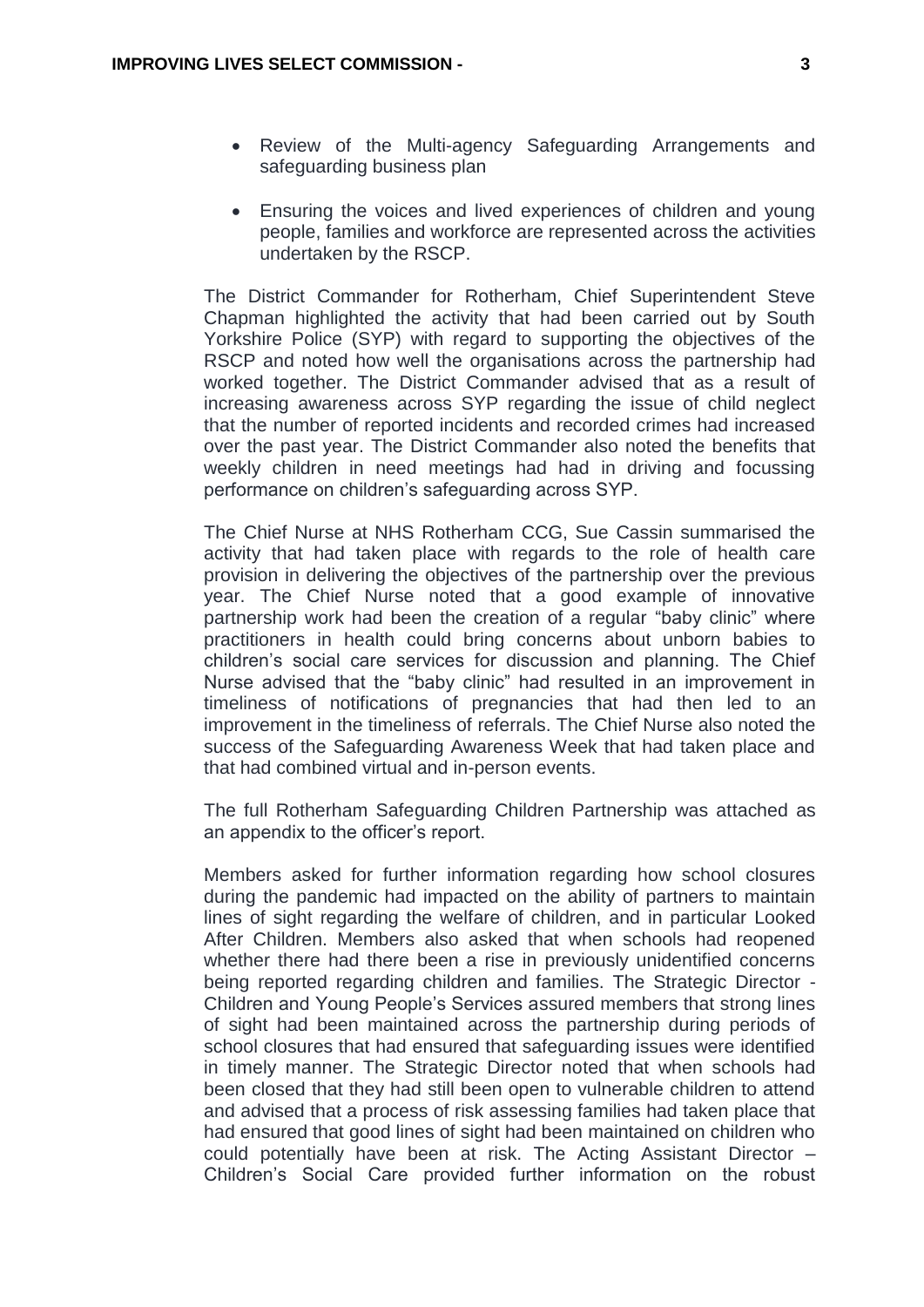processes and effective cross partnership working that had ensured that when schools had been closed safeguarding issues had been able to be picked up and addressed in a timely and appropriate manner. The Acting Assistant Director emphasised the cross partnership Vulnerable Children's Group had been an essential part of the partnership's response in ensuring that children had remained safe during the challenges that had been created by the pandemic. The Assistant Director – Education provided further information on how schools had worked with other partners to ensure that vulnerable children had remained safe during the pandemic and noted how schools had been able to escalate any concerns that they had had directly to the Vulnerable Children's Group. The Assistant Director also noted how Ofsted had supported the response provided by schools with regard to safeguarding and how they had provided assurance that the response that had been provided by schools had been robust. The Assistant Director advised that whilst attendance at school by vulnerable children had generally been good during periods of school closures that some families had struggled to send their children to school. The Assistant Director advised that in response schools had supported families to send their children to school by providing wraparound support through the attendance pathway.

Members asked whether the partnership's response to the challenges presented by the pandemic had identified any children and families who had previously not been known to services. The Strategic Director advised that the support provided by schools to families during the pandemic, that had gone over and above the support that they would normally have provided, had identified some families who had not previously been known to services and who did require additional support. The Assistant Director – Early Help and Family Engagement noted how the Humanitarian Hub had worked during the pandemic to identify families who were not previously known to services and detailed how the Early Help service had worked with the Multi Agency Safeguarding Hub to support these families.

Members noted the implementation of Operation Makesafe by South Yorkshire Police that aimed to educate hoteliers to the warning signs of Child Sexual Exploitation (CSE) and asked what further work was being carried out in its implementation. The District Commander advised that the delivery of the scheme has been in in two parts, firstly the education of hoteliers regarding the warning signs of potential CSE, and secondly the carrying out of assurance visits to ensure that hoteliers were picking up the warning signs of potential CSE activity. The District Commander advised that further work was being carried out with the hoteliers who had not picked up on the warning signs of CSE and who had not provided an appropriate response when they had been subject to an assurance visit.

The Vice-Chair noted that there had been several serious notifications/incidents involving injuries to babies in the last two years in Rotherham who had been born into vulnerable families and sought assurance that processes across the RSCP were robust enough to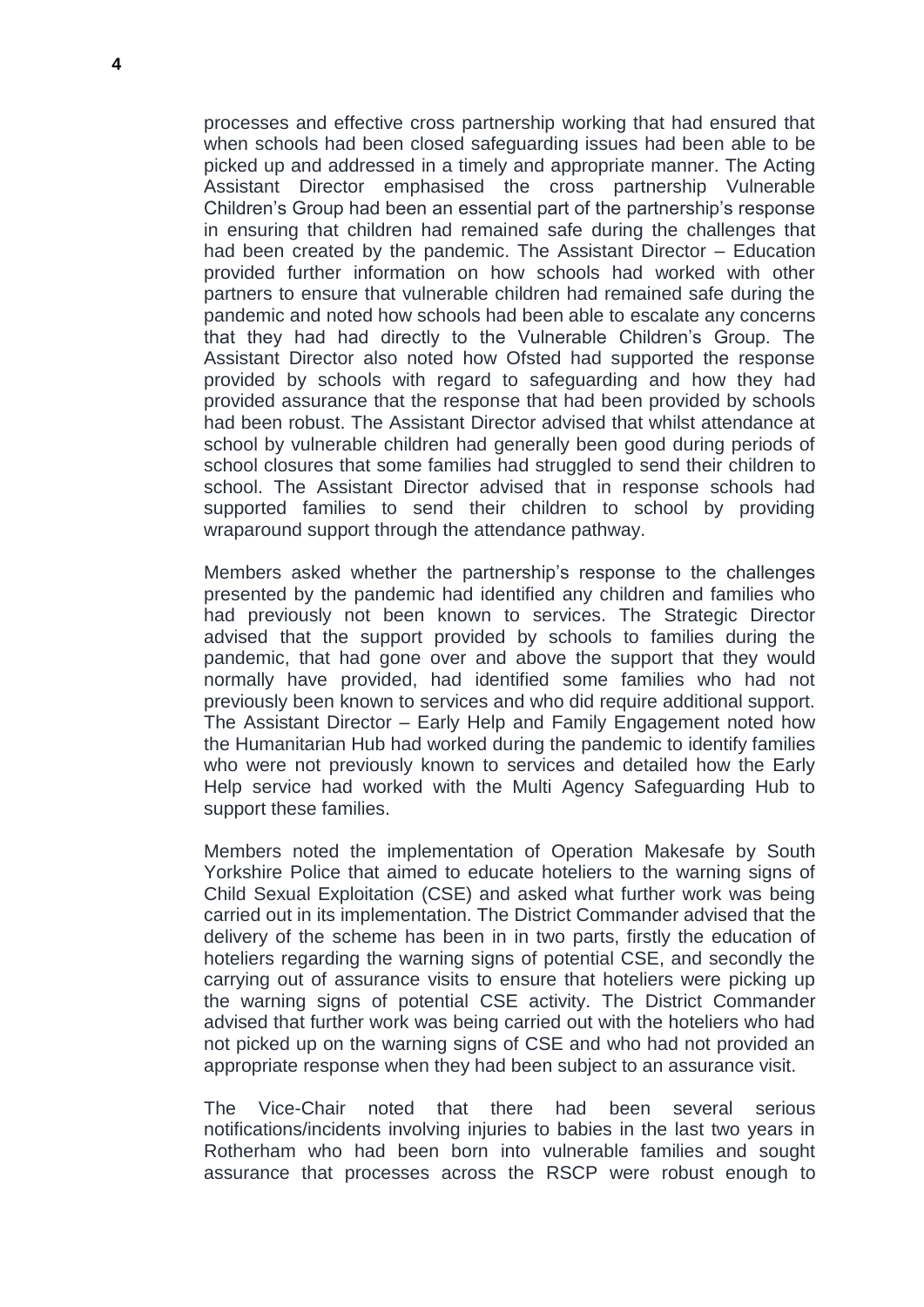ensure that these types of incidents we minimised. The Independent Chair assured members that she was confident that processes in this area were robust enough and advised that this area of concern had been subject to significant scrutiny by herself and the RSCP Executive Group. The Vice-Chair asked that as some injuries to babies had occurred in families where similar incidents had happened previously whether in such circumstances it had always been appropriate to give these families a second chance. The Independent Chair noted that an audit had been completed of eight families where such incidents had occurred. The Independent Chair advised that the action plan that had been created as a result of the audit had worked to further strengthen the partnership's activities when dealing with risk and responding to issues in this area. The Independent Chair noted how the RSCP's Rapid Response Review to a very serious incident involving an injury to a baby had been praised by the national panel who had been looking at such incidents as an example of best practice. The Strategic Director advised that families where injuries to babies and children had occurred in the past would always receive extensive support and assured members that processes were in place to ensure that further intervention would always take place if needed. The Vice-Chair asked for further information on the actions that remained to be completed on the action plan that had been completed in response to the audit that had taken place. The Independent Chair advised that she would submit this information to members in writing.

Members asked for further information on the activities that were being carried out in the Borough regarding Female Genital Mutilation. The Chief Nurse provided information on the work that had been completed with GP's regarding the risk factors and warning signs regarding FGM. The Acting Assistant Director assured members that the Multi Agency Safeguarding Hub had strong procedures in place regarding FGM and advised that health professionals across the partnership had a good understanding of the issues surrounding FGM.

Members asked what plans the RSCP had in relation to children who may be at risk of not having enough to eat due to the cost of living crisis. The Independent Chair advised that the partnership through the Vulnerable Children's Group would be looking at how poverty could pose a risk of neglect that was not the fault of a family in order to establish an appropriate response. The Independent Chair advised that the RSCP's response would involve work with the voluntary sector across Rotherham. The Assistant Director noted the additional support that had been provided to families in receipt of free school meals during the pandemic and advised that the role of schools in providing support in this area would continue to be developed. Members noted that for many children in receipt of free school meals that the provision of a good meal at lunchtime was essential for their health and wellbeing and noted with concern that the quality and quantity of meals in schools across the Borough varied widely. The Strategic Director acknowledged members concerns and advised that they would be looked into further.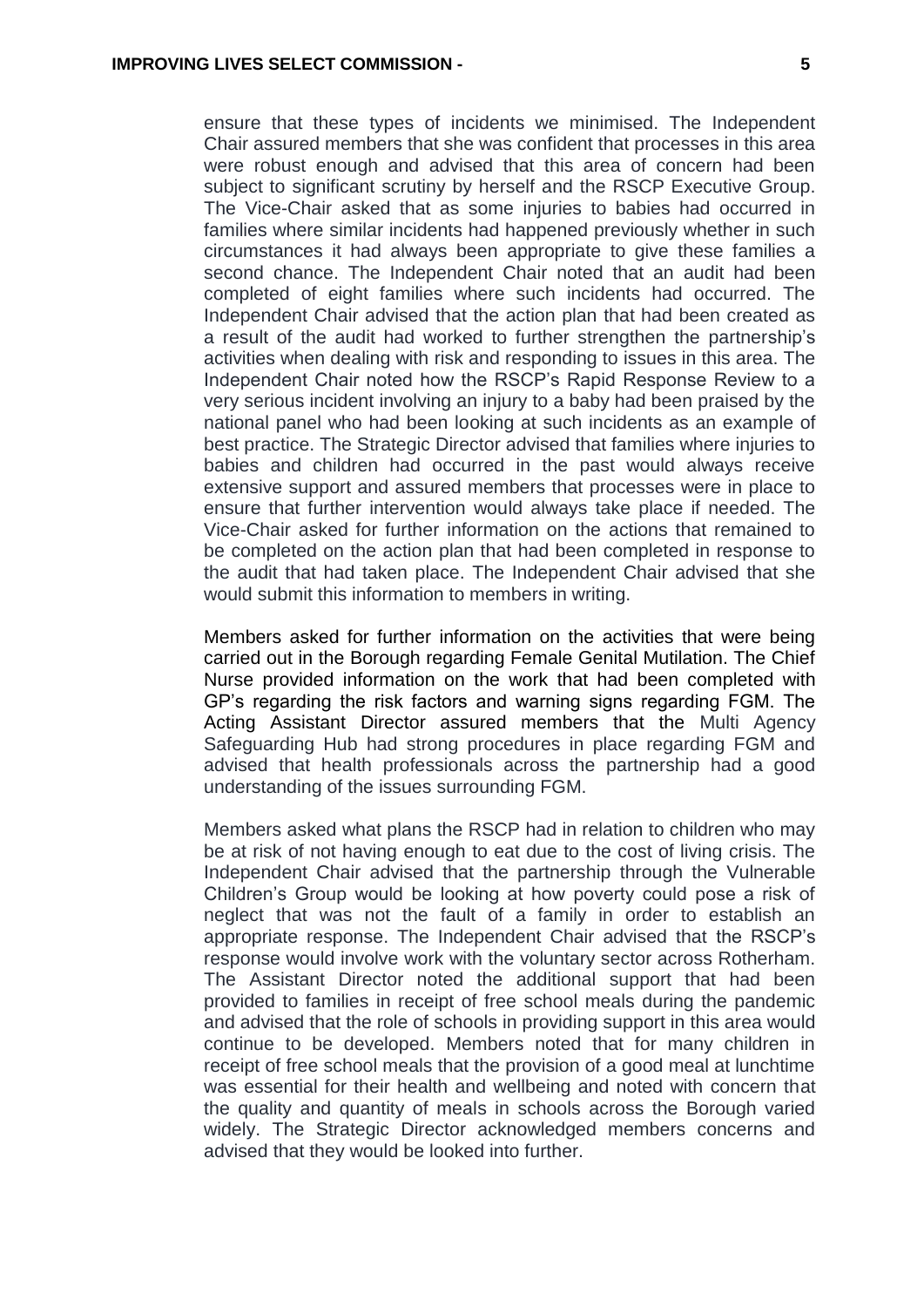Members noted with approval the actions that the RSCP had taken when there had appeared to be an increase in the number of teenage pregnancies during the pandemic and noted their assurance that the subsequent investigation that had been carried out had shown that there was no cause for any additional concern regarding this issue. Members asked for further information on the data that had raised these concerns. Members also asked whether young people accessing sexual health service were monitored to ensure that they were in age appropriate relationships. The Acting Assistant Director advised that it was a statutory legal requirement that when a young person accessed sexual health services that appropriate questions would be asked to ascertain the nature of their relationship. The Strategic Director noted that the apparent increase in teenage pregnancies had been identified and addressed swiftly and advised members that the data that prompted these concerns would be shared members outside of the meeting.

Members sought assurance around the capacity of the RSCP Business Unit to respond to demand following the previous year's reduction in staffing. The Independent Chair assured members that whilst she had expressed concerns in this area, she was now confident that the issues related to business support staffing had now been addressed and were not negatively impacting on the ability of the RSCP to carry out its work.

The Vice-Chair noted that there appeared to be a high number of child neglect cases reported in South Yorkshire and asked whether in these circumstances the neglect training that had delivered by South Yorkshire Police to all of its staff should be followed up. The District Commander advised that the training that had been delivered around neglect had heighted awareness of the issue and had ensured that incidents and crimes related to neglect were now being recorded as such, which had not always been the case in the past. The District Commander advised that further training on other important issues including violence against women and girls and on CSE would be delivered to all staff in the future.

Members asked for further information on how the RSCP ensured that Rotherham's Looked After Children who were placed outside the Borough remained safe. The Acting Assistant Director noted that when placing any child in or outside of the Borough that the question that was always asked would be "would this be good enough for our child". The Acting Assistant Director advised that clear procedures were in place that ensured that all Rotherham Looked After Children were placed in a high quality and suitable placement. The Acting Assistant Director detailed the high levels of assurance that were sought both in advance of a placement being made and during a placement and assured members that managers closely monitored the welfare of all children in placements. The Strategic Director advised that there was a robust national system regarding Looked After Children who were placed out of area that ensured that she would be notified immediately if concerns about a Looked After Child placed outside of Rotherham were raised that would then initiate an appropriate response. The Cabinet Member for Children and Young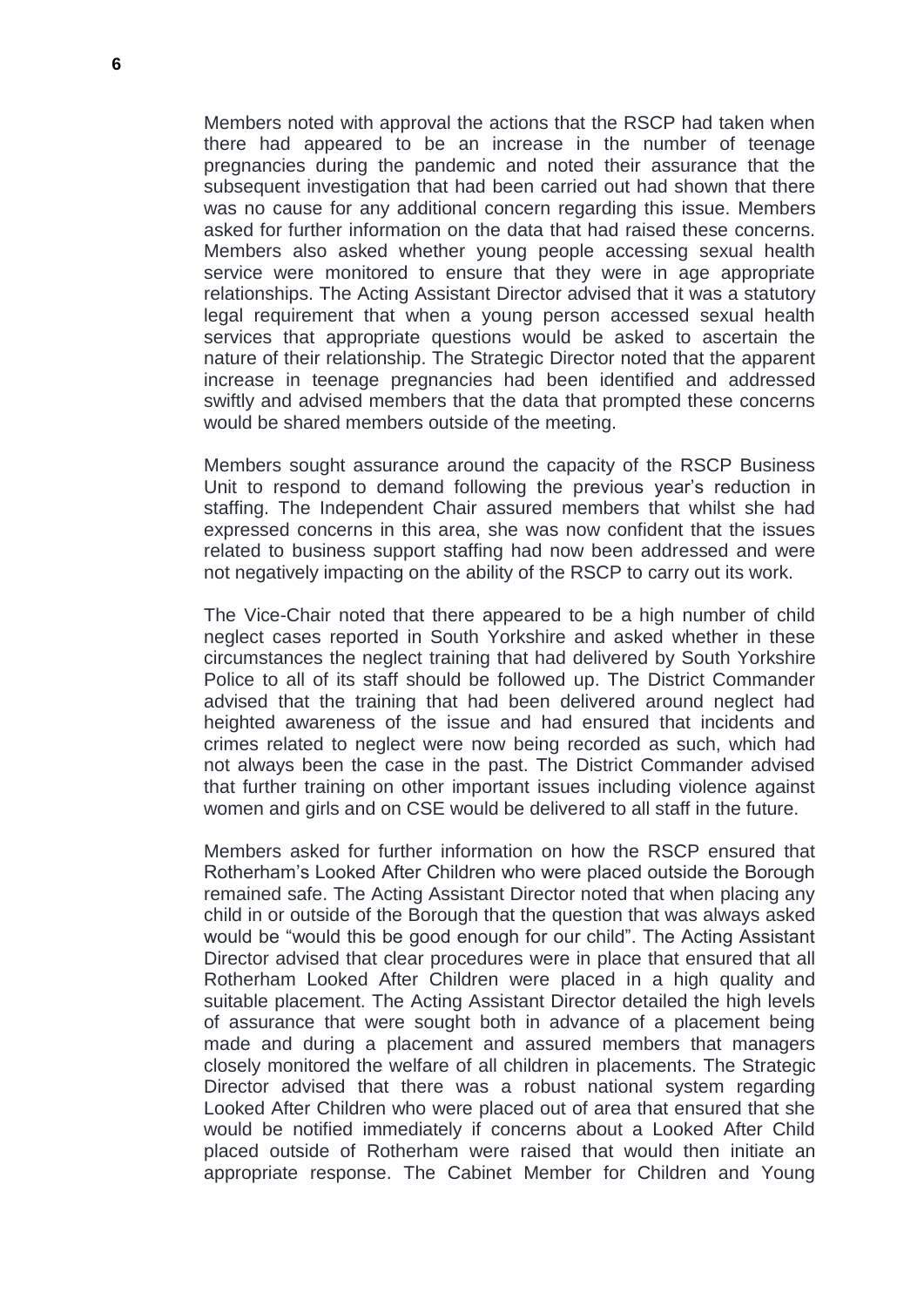People's Services noted the role of the Council's Corporate Parenting Panel and how it was focused on delivering the best possible outcomes for all of Rotherham's Looked After Children.

Members sought further information regarding the issue of children missing from education. The Independent Chair noted that the RSCP had recently received an assurance report on this issue. The Strategic Director noted that the potential risks regarding children missing from education were distinct from the issues relating to children in receipt of Elective Home Education (EHE) and that as such there were very distinct ways of working with each group. The Assistant Director – Education provided assurance regarding the processes that were in place for monitoring children who moved in and out of the area, and in some cases abroad in order to ensure their welfare. The Assistant Director – Education noted the commitment across partnership to monitoring children in receipt of EHE and advised that EHE would remain an issue of high priority across the partnership.

The Vice Chair asked for further information regarding the RSCP Child Sexual Exploitation review and how it was addressing the concerns that had been raised in the Conservative briefing report to Council and the subsequent motion that had been passed at the November 2021 meeting of Council. The Independent Chair advised that work had commenced and assured members that the first report was on track to be completed on schedule.

The Vice Chair thanked the Independent Chair of the Rotherham Safeguarding Children Partnership, Jenny Myers, the District Commander for Rotherham, Chief Superintendent Steve Chapman and Sue Cassin, Chief Nurse at NHS Rotherham CCG for attending the meeting to present the report and for answering member questions. The Vice Chair also thanked the Cabinet Member for Children and Young People's Services, the Strategic Director - Children and Young People's Services, the Assistant Director Education, the Acting Assistant Director – Children's Social Care and the Assistant Director: Early Help and Family Engagement for attending the meeting and answering member's questions.

#### **Resolved: -**

- 1) That the report be noted.
- 2) That a progress report on the activity of the Rotherham Safeguarding Children's Partnership during 2021/22 be presented at the September 2022 meeting of the Improving Lives Select **Commission**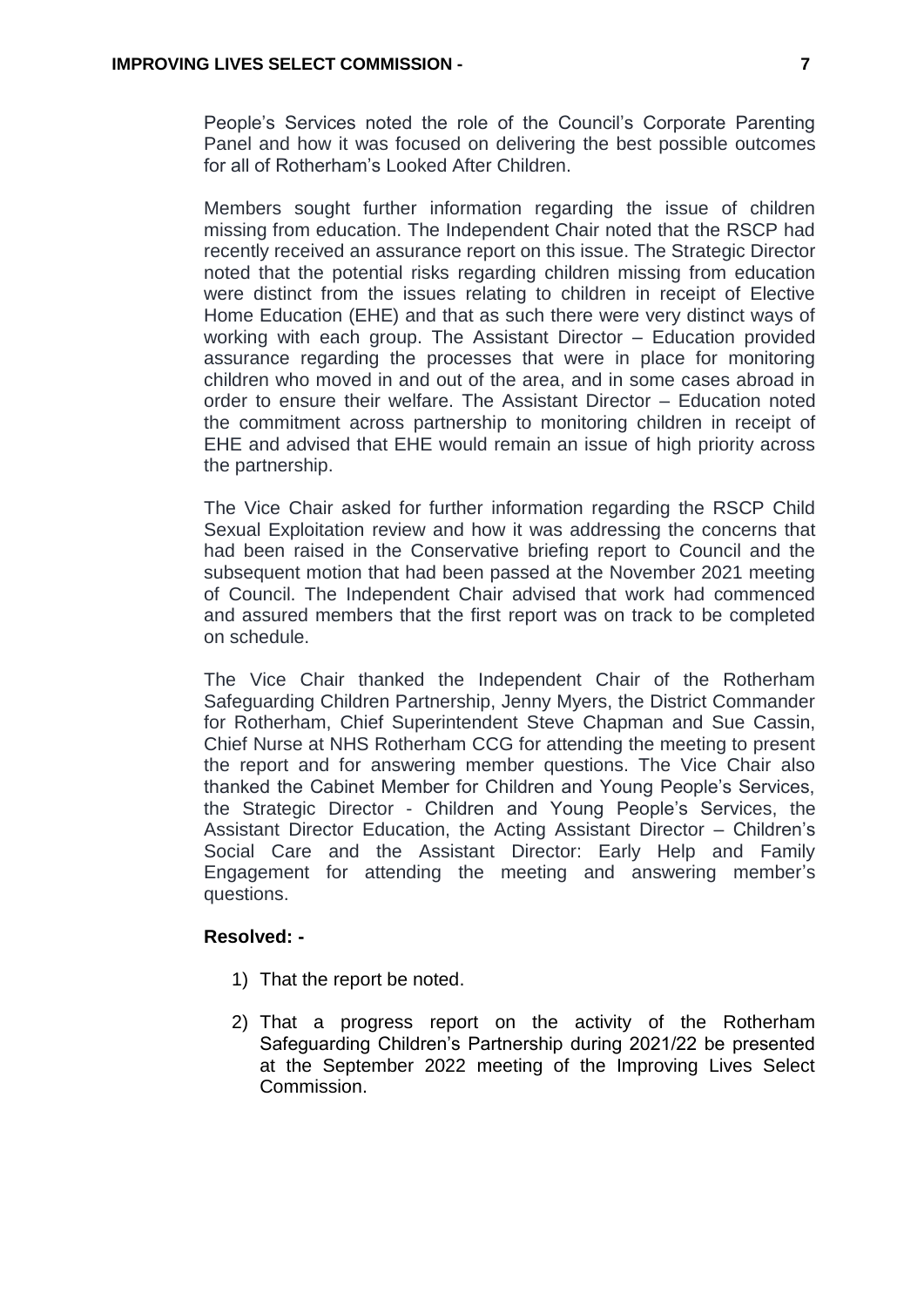### **78. OFSTED/ CARE QUALITY COMMISSION SEND LOCAL AREA INSPECTION - WRITTEN STATEMENT OF ACTION INCLUSIVE OF UPDATE ON SEND SUFFICIENCY PHASE 3**

The Cabinet Member for Children and Young People's Services, the Strategic Director - Children and Young People's Services, the Assistant Director – Education, the Head of SEND Services and Jayne Fitzgerald of the Rotherham Parents and Carers Forum attended the meeting to present a report on the Ofsted/Care Quality Commission SEND Local Area Inspection – Written Statement of Action. The report also included a progress report on the implementation of the SEND Sufficiency Strategy Phase 3.

The report noted that between 5 and 9 July 2021, Ofsted and the Care Quality Commission had conducted a joint inspection of the local area of Rotherham to judge the effectiveness of the area in implementing the disability and special educational needs reforms, as set out in the Children and Families Act 2014 and the SEND Code of Practice.

The Cabinet Member for Children and Young People's Services advised that following the conclusion of the inspection it had been judged that the Rotherham local area should have a Written Statement of Action to address the four main areas that had been identified as having significance weakness that were:

- the variability in the quality of EHC plans, including the contribution of health and social care partners.
- the effectiveness of the graduated response to identify and meet children and young people's needs, especially in Key stages 1 and 2.
- the quality of provision for children and young people's preparation for, and transition to, adulthood.
- communication with all parents and carers of children and young people with SEND about the local offer, and the accessibility of the very valuable information included within the local offer.

The Strategic Director – Children and Young People's Services emphasised that as the inspection had been on services delivered across the Rotherham area, and not just services delivered by Rotherham MBC that the subsequent response would be delivered by a collective approach. The report stated that during the period following the local area inspection that there had been significant activity taking place to address the issues that had been raised by the inspection, with senior leaders across Education, Social Care, Health and the CCG having met to ensure that processes were in place to address the delivery of Rotherham's Written Statement of Action over the next calendar year.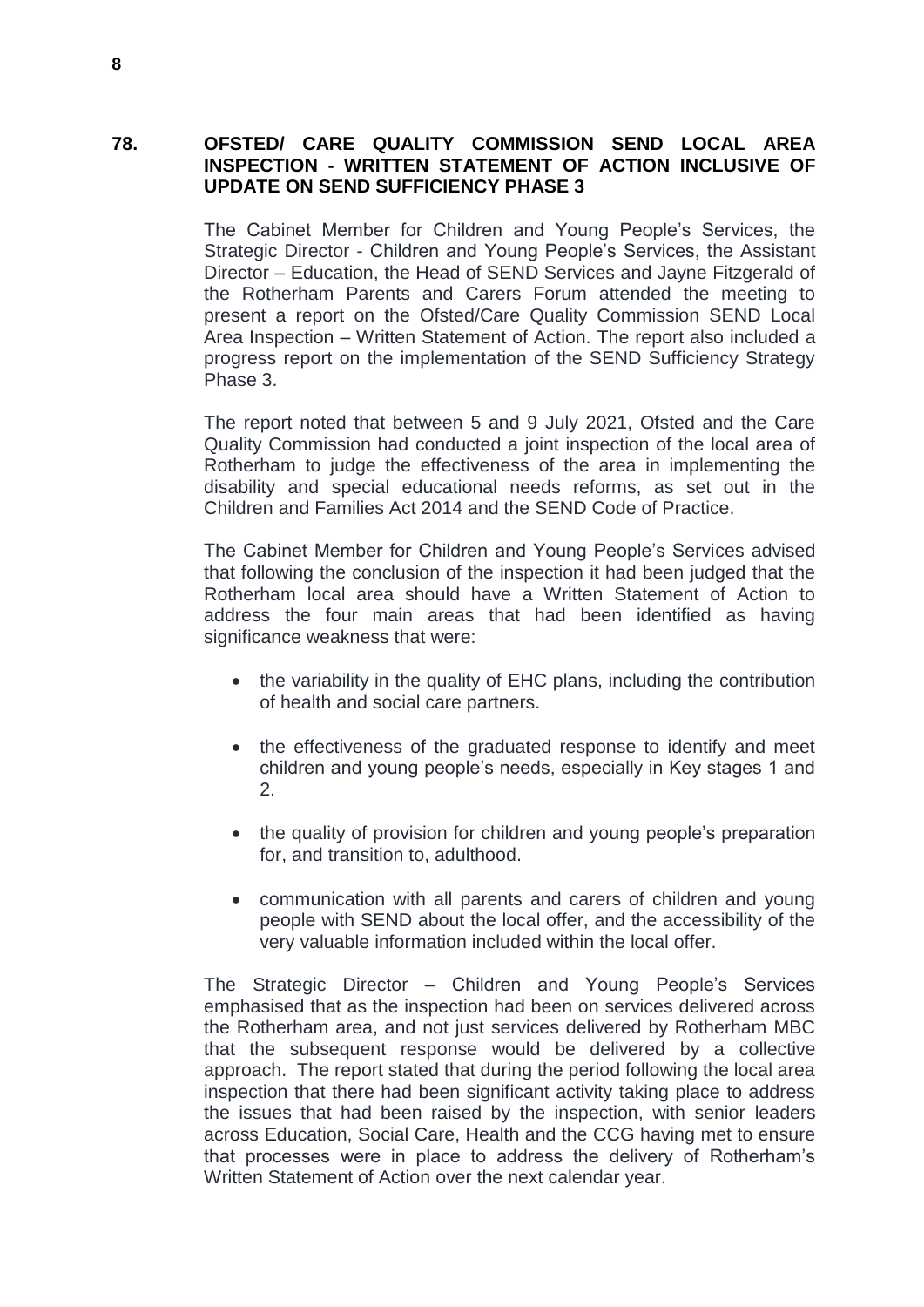The report stated that the SEND Strategic Partnership Board, jointly chaired by the Strategic Director – Children's and Young People's Services and the CCG Executive Place Officer had met to address the outcome of the inspection and had agreed that there should be four subgroups established with each one of them leading on an area of weakness. It was noted that the subgroups had now been set up and had all met at least once. It was noted that each subgroup reflected the makeup of the Board and had representatives from each sector, as well as from stakeholders and parent/carers being represented.

The full Written Statement of Action was included as an appendix to the officer's report.

The Assistant Director – Education noted that at the start of the inspection process a self-evaluation of local SEND services had been carried out that had identified the same areas of weakness that had been subsequently identified by the formal inspection. The Assistant Director advised that this self-awareness provided a high level of assurance that the Council and partners were aware of the issues that needed to be addressed regarding the delivery of SEND in Rotherham and as such were in a good position to start delivering the required improvements. The Assistant Director advised that the inspection report had identified many areas of strength in the provision of SEND in Rotherham, notably the role of, and engagement of the Rotherham Parents and Carers Forum. The Assistant Director advised that creation and subsequent delivery of the actions contained in the Written Statement of Action had and would be overseen by Ofsted who had advised that the Written Statement of Action was of good quality and sharp in its focus.

Members asked whether there were any parts of the Written Statement of Action that would be more challenging to achieve than others. The Assistant Director advised that the plan of action was ambitious in its scope but noted that its delivery needed to be seen in the context of many issues that were impacting on the delivery of SEND services nationally, most notably the rise in demand for SEND services. The Assistant Director advised that the action plan was an agile document that would be updated to respond to events during its period of delivery, and as such would be able to respond to any issues raised during the planned review of SEND services. The Assistant Director assured members that the action plan would be reviewed quarterly in order to monitor progress and would be updated if required in response to events.

The Assistant Director advised that the CCG and Ofsted would be fully engaged with the delivery of the action plan. Jayne Fitzgerald of the Rotherham Parents and Carers Forum noted that the Parents and Carers Forum in its engagement with the delivery of the Written Statement of Action would be able support its delivery by feeding in information on the lived experience of children and young people with SEND needs and their families. Jayne Fitzgerald noted that the result of the inspection had not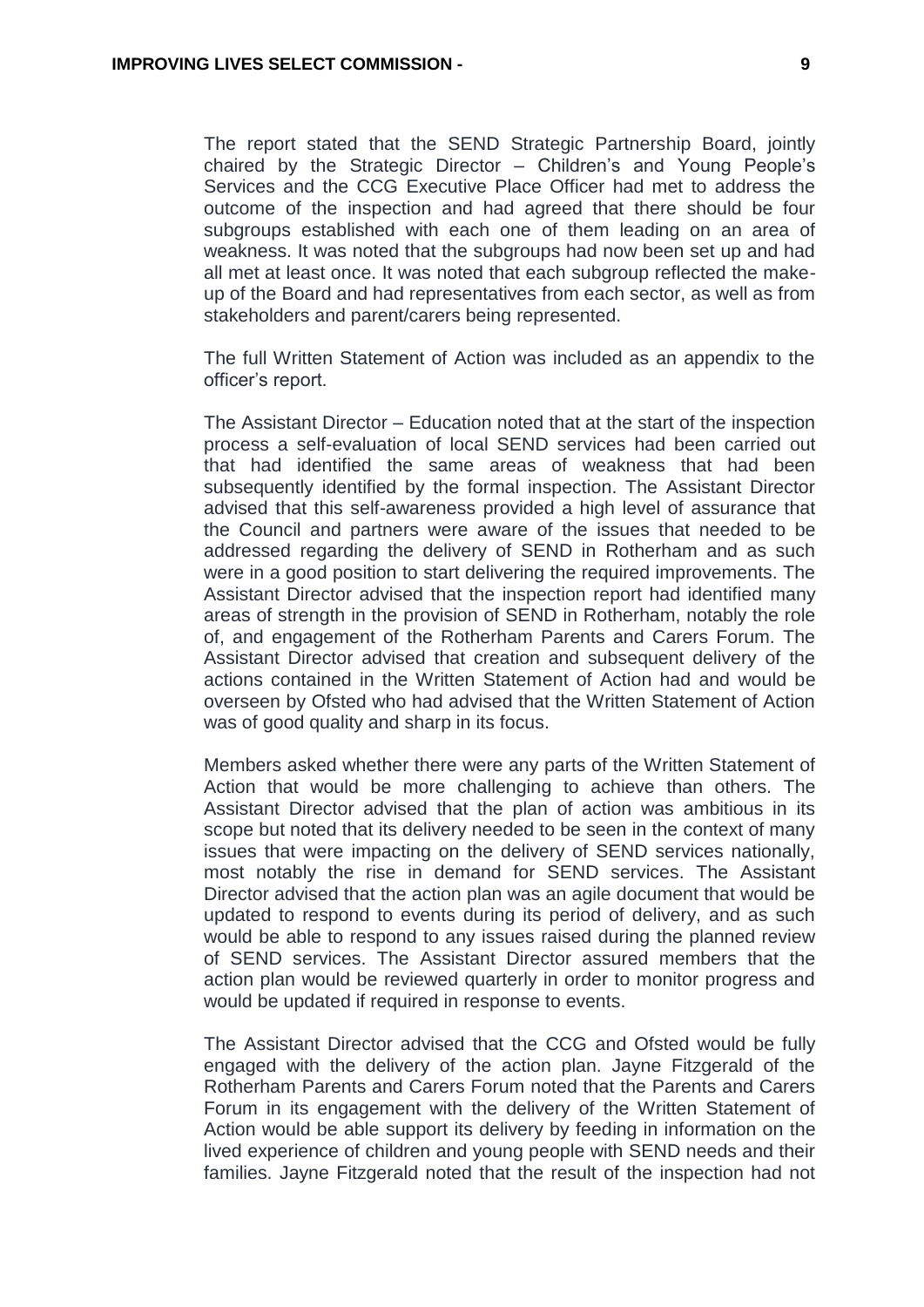come as a surprise to the Parents and Carers Forum and welcomed how the Written Statement of Action would give the required impetus and focus to enable a joined up approach to be taken that would address the areas that required improvement. Jayne Fitzgerald noted how the Written Statement of Action would also work to engage partners across Rotherham who had not been as involved with the delivery of SEND services as they needed to be. Jayne Fitzgerald also noted how the Written Statement of Action would drive improvements with regard to supporting Looked After Children with SEND needs as these children and young people were a group that was doubly disadvantaged and needed focussed and tailored support.

Jayne Fitzgerald provided the meeting with some contextual information regarding the role of the Rotherham Parents and Carers Forum and how it engaged with other Parent and Carers Forums both regionally and nationally. Jayne Fitzgerald also noted that Parent and Carers Forums would be being consulted with by the Government on three major pieces of legislation regarding SEND over the coming months. Jayne Fitzgerald advised that the major focus in the consultations from the Parents and Carers Forum's perspective would be to preserve the effective partnership working with the Parents and Carers Forum that had been developed across SEND services. Jayne Fitzgerald advised that the partnership working that had been delivered had had a positive impact on the delivery of SEND services as it had enabled the lived experiences of families to inform the delivery of services.

The Strategic Director reaffirmed the comments that had been made by the Assistant Director in that all the issues of concern regarding the delivery of SEND services in Rotherham raised by the inspection were issues that had been included in the self-evaluation. The Strategic Director assured members that additional resources had been made available in order to support the delivery of the required improvement activities that were detailed in the Written Statement of Action. The Strategic Director detailed the strong governance procedures that would oversee the delivery of the plan and advised that these would enable any issues with the delivery of the required activity to be identified, and for swift action to be taken if there were any issues with the delivery of the activities detailed in the action plan. The Head of SEND Services noted that each of the four sections of activity detailed in the Written Statement of Action would be reviewed during 2023 to monitor their implementation.

The Cabinet Member assured members that due to the high level of selfawareness regarding the areas of improvement required regarding the delivery of SEND services across the partners in Rotherham that improvement activities had started to be implemented before outcome of the inspection had been received. The Cabinet Member noted that that the Written Statement of Action provided a very detailed framework for the improvement of SEND services and that it would also enable members of the Improving Lives Select Commission to monitor closely the delivery of the required improvements.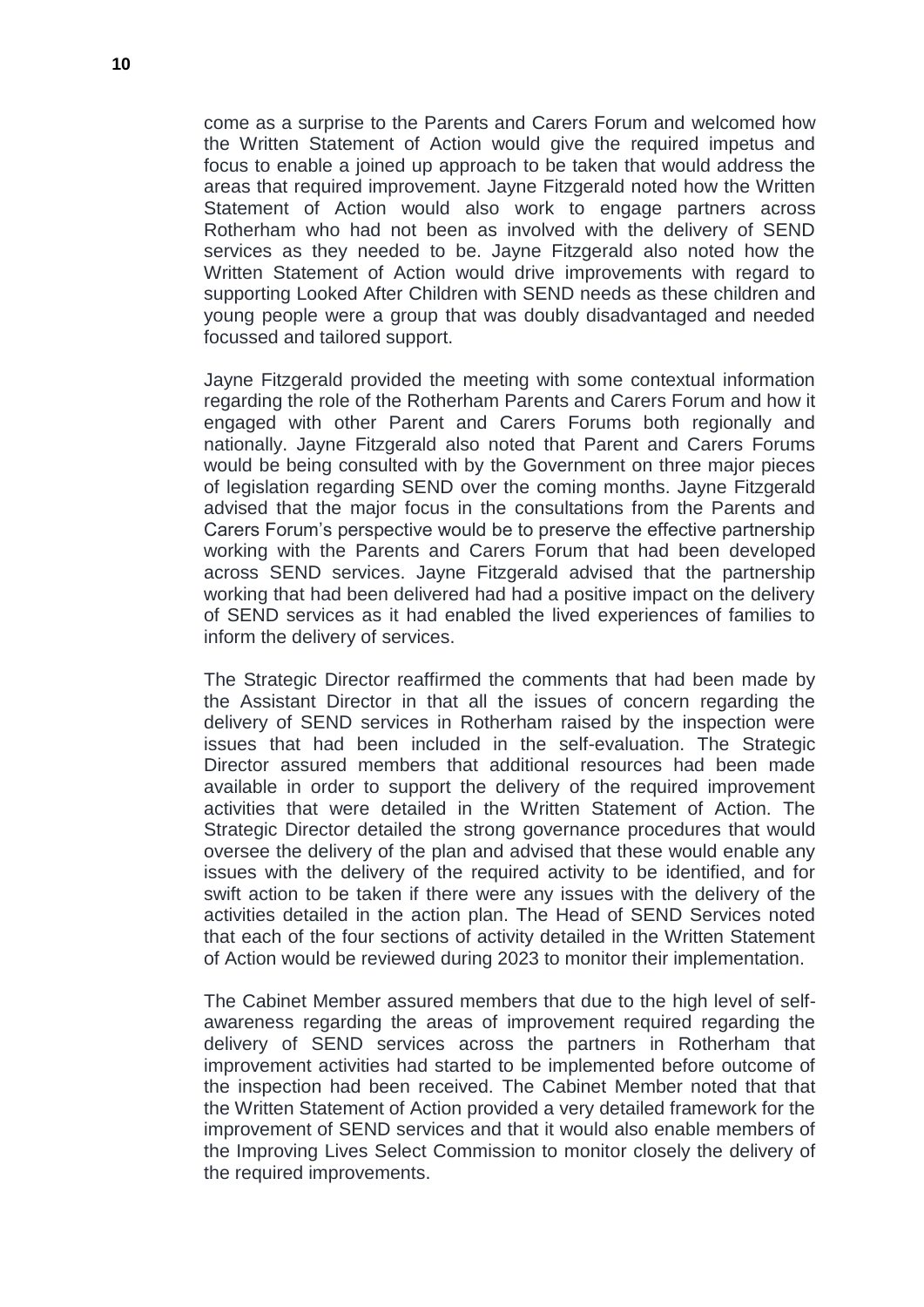Members asked for further information on how the delivery of the training that had been detailed in the Written Statement of Action would be delivered and monitored. The Assistant Director noted that training would be delivered in a variety of ways and with the support of national organisations. The Assistant Director noted the benefits of being able to deliver in person training and the successful training session that had been delivered in person by Whole School SEND for all Special Educational Needs Coordinators in the Borough. The Assistant Director advised that due to a Written Statement of Action being in place that additional support with the provision of training was available through the Department for Education in addition to the training resources that could be accessed through the Council, the CCG and the Parents and Carers Forum. The Assistant Director noted that the provision of training would be delivered wildly and would also involve Children's Social Care and Early Help staff due to the interdependency of these services. The Assistant Director advised that the implementation and quality of training would be monitored via both the governance arrangements related to the Written Statement of Improvement as well as by peer review.

The Vice Chair noted her confidence that progress was being made against the actions that were detailed in the Written Statement of Action but sought assurance that if progress in its implementation stalled that processes were in place to get the required activities back on track. The Assistant Director assured members the SEND Executive Board would be monitoring the implementation of the Written Statement of Action by receiving monthly "spotlight" updates from one of the Written Statement of Action subgroup chairs. The Assistant Director noted additionally that the three other Chairs would at each meeting submit a report to give ongoing assurance to the members of the Executive Board and to give them the opportunity to raise any emerging concerns. The Assistant Director noted that each of the sub-group leads would have overall accountability for the actions contained in their relevant sections of the plan. The Strategic Director reemphasised the strengthened governance procedures that had been put in place around the Written Statement of Action and stated how the improvement of SEND was a high priority for Children and Young People's Services.

Members noted the activities detailed in the Written Statement of Action regarding the reduction of inappropriate transfers between mainstream and special schools and asked for further information on how mainstream schools supported the delivery of SEND activities. The Assistant Director advised that the activities detailed in the Written Statement of Action regarding the improvements needed with regard to Education Health and Care Plans would ensue that the most appropriate decisions regarding education and support were made for each child or young person. The Assistant Director advised that that as Rotherham had more SEND capacity than other similar authorities that this showed that greater capacity needed to be developed in mainstream schools as evidence showed that children and young people, even with very complex SEND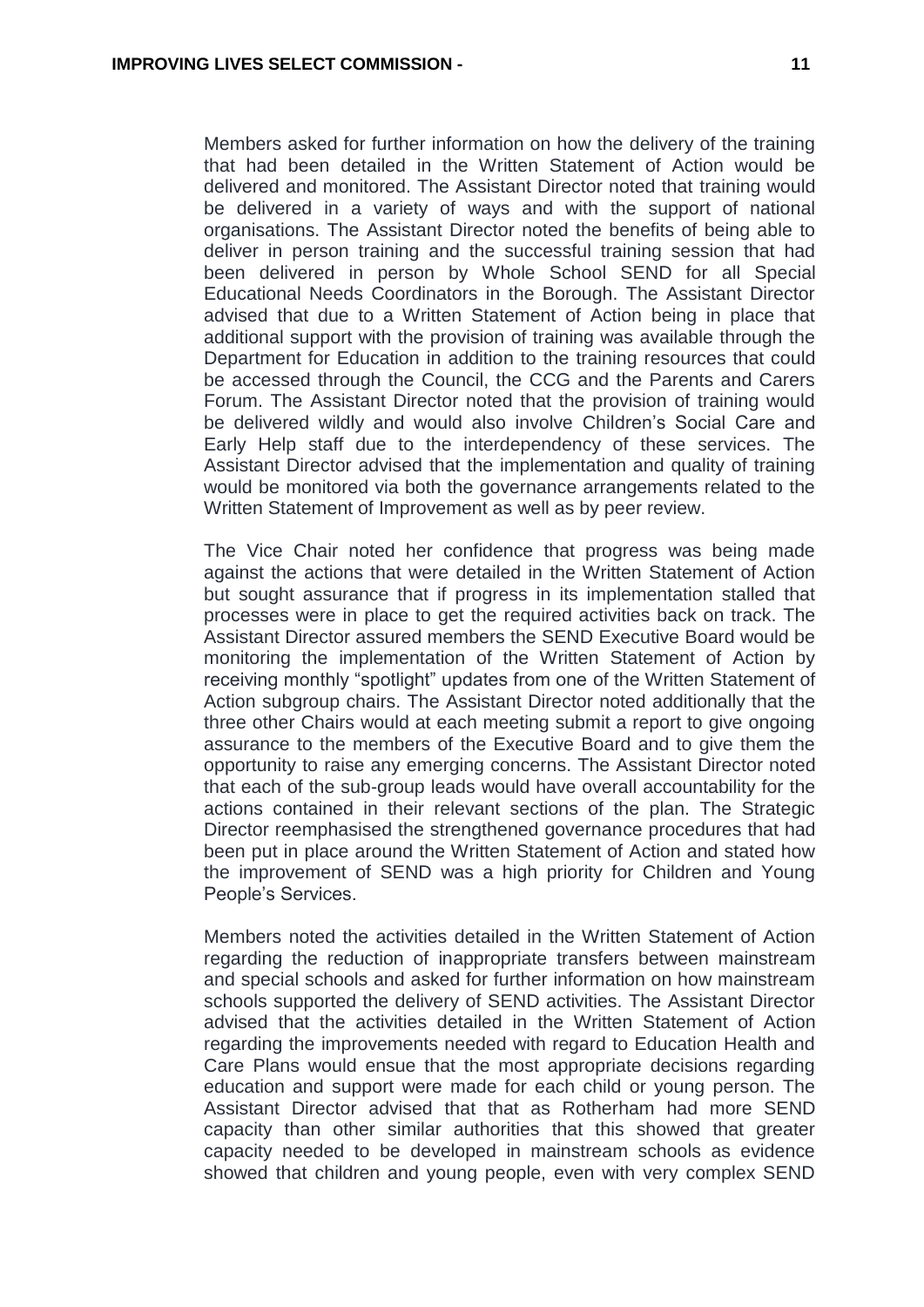needs, could achieve great success in mainstream educational settings. The Assistant Director advised that in order to enable this that it was essential that mainstream schools had the correct resources and knowledge in order to deliver the best outcomes for SEND children, including the ability to seek additional support and access graduated support if required. Jayne Fitzgerald noted the importance of developing a strong approach to a graduated response of SEND needs that was inclusive to the needs of children and young people and of their families.

With there being no further questions on the Ofsted/Care Quality Commission SEND Local Area Inspection – Written Statement of Action the Assistant Director made a short presentation that provided a progress report on the implementation of the SEND Sufficiency Strategy Phase 3. The presentation provided information on:

- What SEND Sufficiency was and the approach being taken in Rotherham to deliver SEND Sufficiency.
- The current position in delivering Stage 3 of the SEND Sufficiency Programme including the relocation of the Newman Upper School into a new build during the 2021/22 academic year and the appointment of the Ethos Academy Trust to run the school.
- The ongoing work that was being carried out to refresh needs assessment and how it had already identified needs linked to Autism Spectrum Conditions and Social, Emotional and Mental Health as key areas of need and demand.
- The work that was being carried out to focus developing a range of mainstream SEND resource bases which were SEND specialist provision built into mainstream schools.
- The development of further phases of the SEND Sufficiency Strategy.

The Vice Chair noted the successful visit that some members of the Improving Lives Select Commission had made to the relocated Newman Lower School at Dinnington the previous week where members had been able to learn more about the school's move to its new home.

Members asked whether there would be sufficient funding available for the delivery of SEND services to meet the increase in demand for services that was anticipated. The Assistant Director advised that as an element of funding for the delivery of SEND services was allocated on a basis of the number of children and young people who were accessing SEND provision that there would be the resources available to meet needs. The Assistant Director noted that more broadly that there were significant pressures on SEND budgets and the SEND funding system nationally and that activity was taking place nationally to increase the amount of funding available for SEND provision.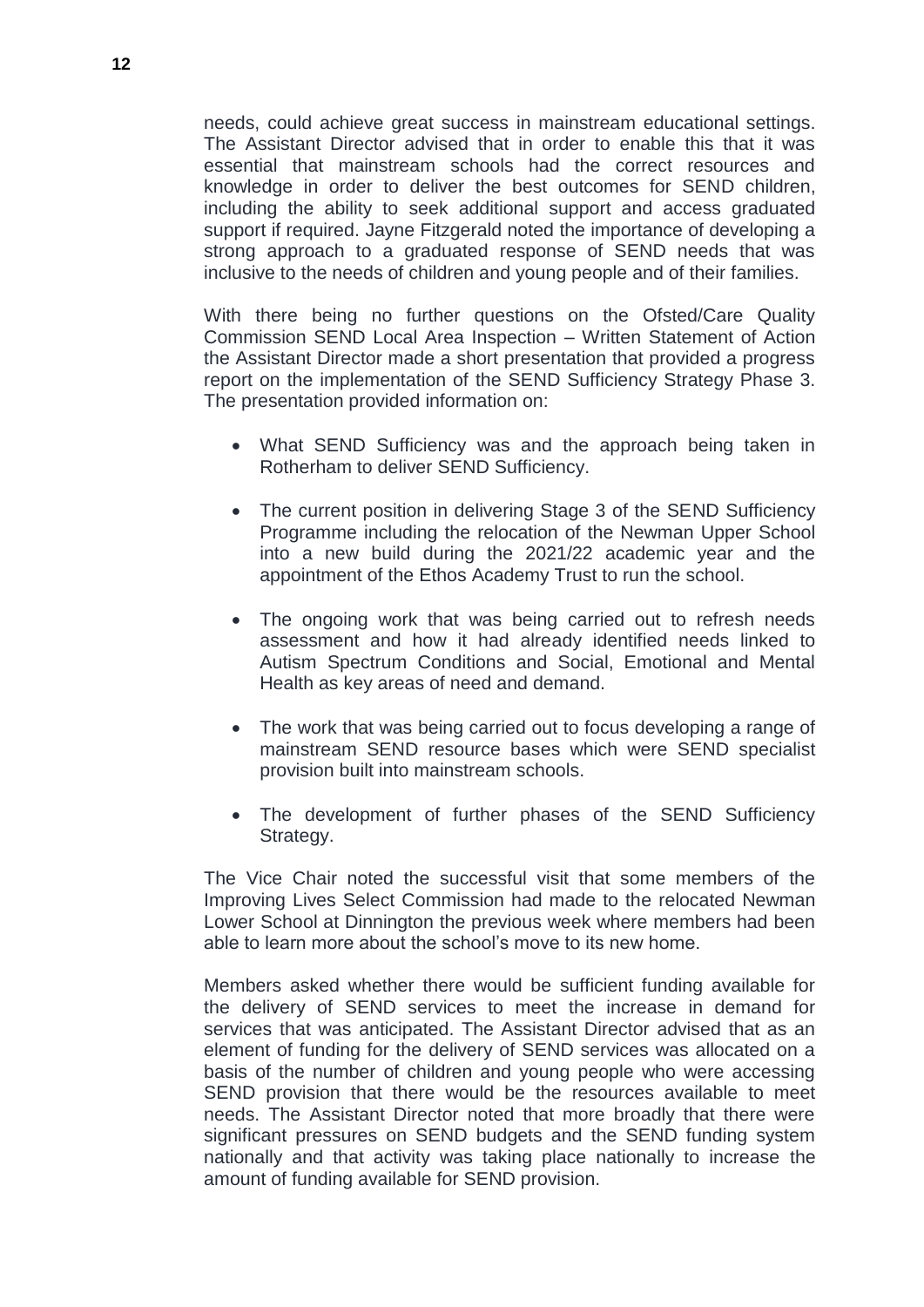The Vice Chair asked for further information about the related communications strategy and how parents and carers would be engaged with so that they were aware of the activity around the SEND Sufficiency Strategy. The Assistant Director detailed the various methods of communication that included newsletters, listening events and provider engagement sessions. The Assistant Director advised that there would be a wide consultation carried out to decide the name of the relocated school at Dinnington.

The Vice Chair thanked the Cabinet Member for Children and Young People's Services, the Strategic Director - Children and Young People's Services, the Assistant Director – Education, the Head of SEND Services and Jayne Fitzgerald of the Rotherham Parents and Carers Forum for attending the meeting and answering member's questions.

### **Resolved: -**

- 1) That the report be noted.
- 2) That a progress report on the activity surrounding the delivery of the objectives contained in the action plan relating to the Ofsted/ Care Quality Commission SEND Local Area Inspection - Written Statement of Action, be presented at the September 2022 meeting of the Improving Lives Select Commission.
- 3) That a progress report on the delivery of the SEND Sufficiency Strategy be presented at the March 2023 meeting of the Improving Lives Select Commission.

### **79. WORK PROGRAMME**

The committee considered its Work Programme for 2021/22.

#### **Resolved:**

That the Work Programme be approved.

# **80. IMPROVING LIVES SELECT COMMISSION - SUB AND PROJECT GROUP UPDATES**

There were no updates.

# **81. URGENT BUSINESS**

There was no urgent business.